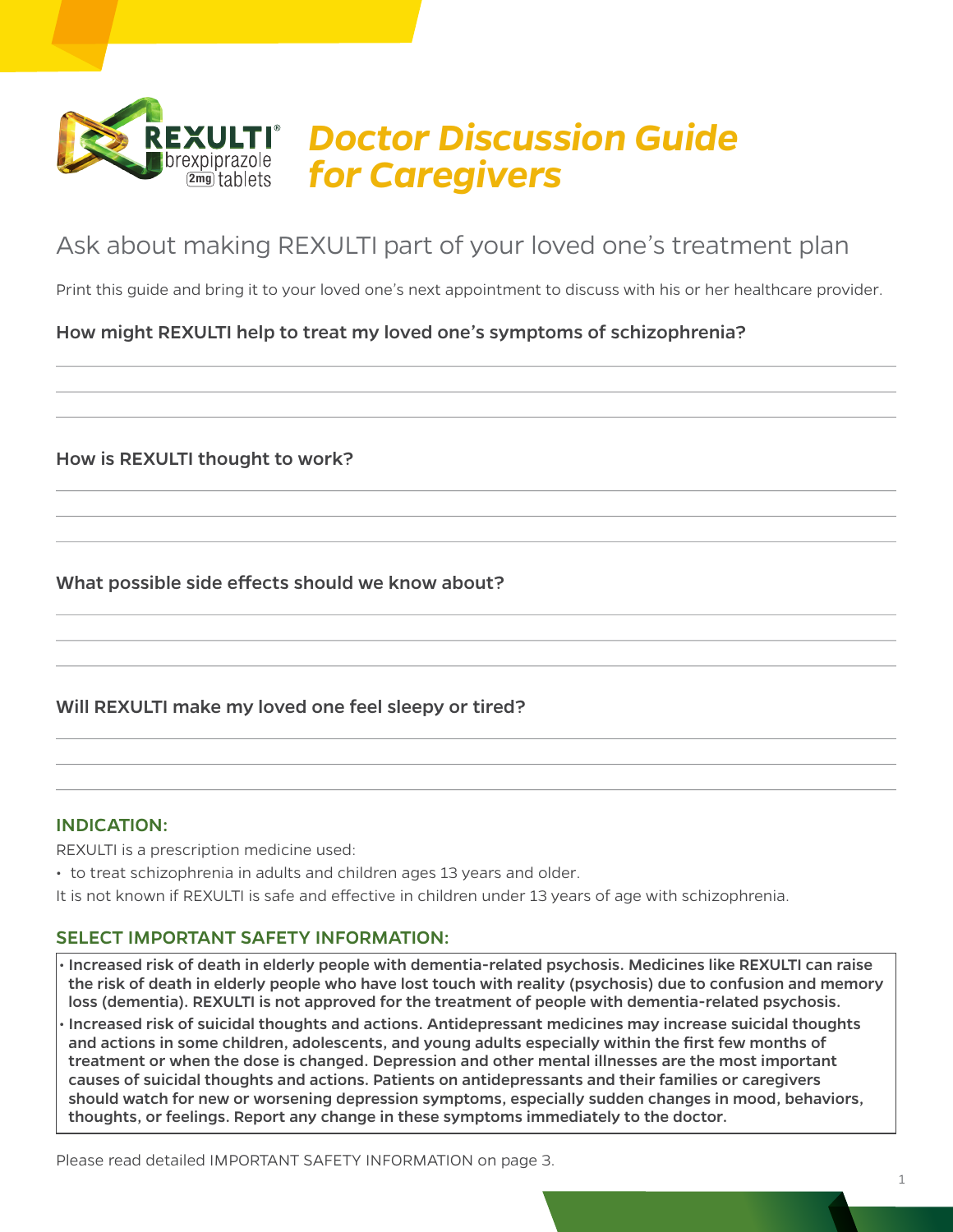# REXULTI® (brexpiprazole) Doctor Discussion Guide (continued)

How soon might we start to see improvements in my loved one's symptoms of schizophrenia?

Do you think REXULTI could be right for him or her?

How often would my loved one have to take REXULTI?

#### What should my loved one avoid while taking REXULTI?

#### INDICATION and IMPORTANT SAFETY INFORMATION for REXULTI® (brexpiprazole)

#### INDICATION:

REXULTI is a prescription medicine used:

- to treat schizophrenia in adults and children ages 13 years and older.
- It is not known if REXULTI is safe and effective in children under 13 years of age with schizophrenia.

#### IMPORTANT SAFETY INFORMATION:

- Increased risk of death in elderly people with dementia-related psychosis. Medicines like REXULTI can raise the risk of death in elderly people who have lost touch with reality (psychosis) due to confusion and memory loss (dementia). REXULTI is not approved for the treatment of people with dementia-related psychosis.
- Increased risk of suicidal thoughts and actions. Antidepressant medicines may increase suicidal thoughts and actions in some children, adolescents, and young adults especially within the first few months of treatment or when the dose is changed. Depression and other mental illnesses are the most important causes of suicidal thoughts and actions. Patients on antidepressants and their families or caregivers should watch for new or worsening depression symptoms, especially sudden changes in mood, behaviors, thoughts, or feelings. Report any change in these symptoms immediately to the doctor.

(continued on page 3)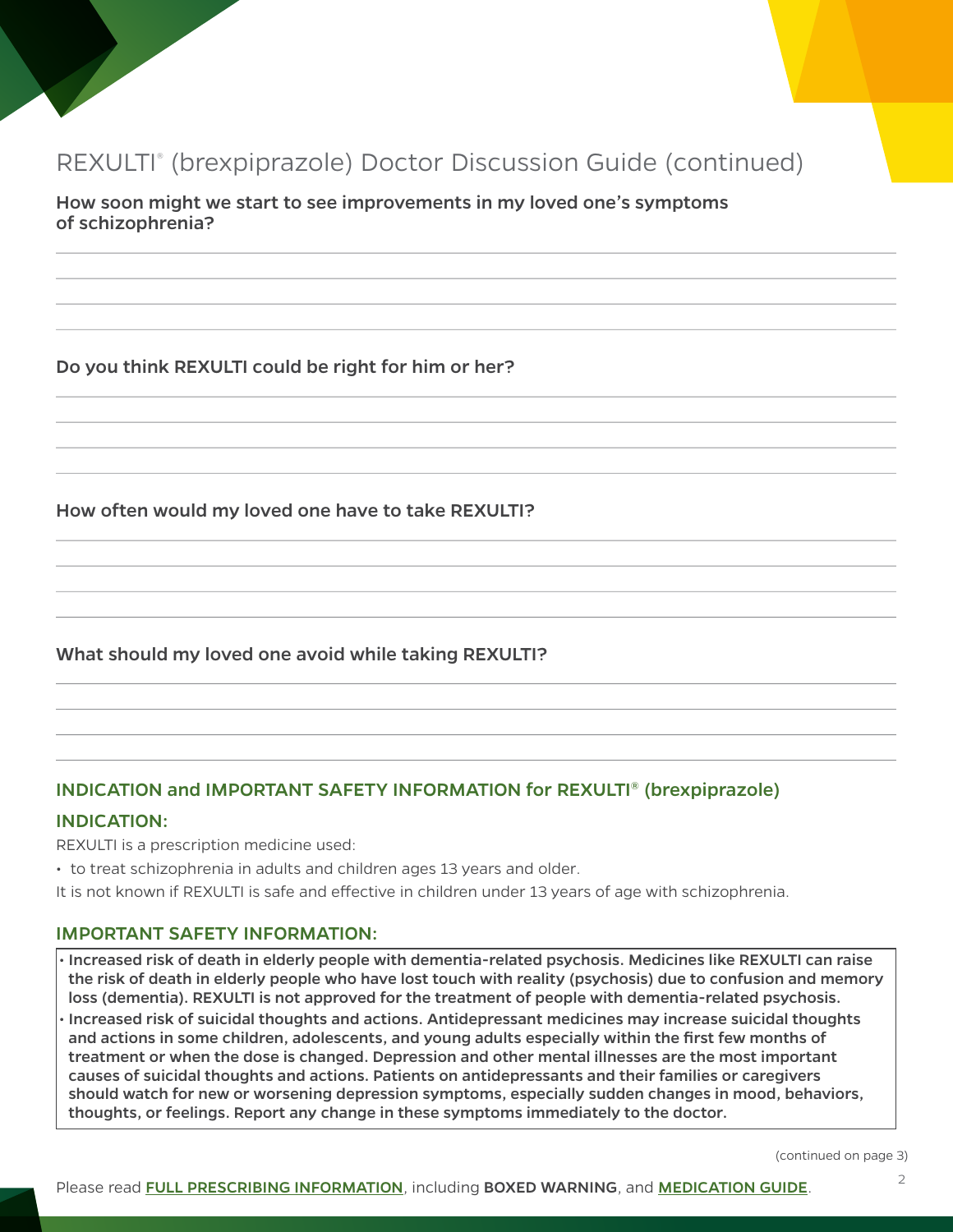### IMPORTANT SAFETY INFORMATION for REXULTI® (brexpiprazole) (continued)

Do not take REXULTI if you are allergic to brexpiprazole or any of the ingredients in REXULTI.

REXULTI may cause serious side effects, including:

- Stroke (cerebrovascular problems) in elderly people with dementia-related psychosis that can lead to death.
- Neuroleptic malignant syndrome (NMS) is a serious condition that can lead to death. Call your healthcare provider or go to the nearest hospital emergency room right away if you have some or all of the following signs and symptoms of NMS: high fever; changes in your breathing, heart rate, and blood pressure; stiff muscles; confusion; increased sweating.
- Uncontrolled body movements (tardive dyskinesia). REXULTI may cause movements that you cannot control in your face, tongue, or other body parts. Tardive dyskinesia may not go away, even if you stop taking REXULTI. Tardive dyskinesia may also start after you stop taking REXULTI.
- Problems with your metabolism such as:
	- high blood sugar (hyperglycemia and diabetes). Increases in blood sugar can happen in some people who take REXULTI. Extremely high blood sugar can lead to coma or death. Your healthcare provider should check your blood sugar before you start, or soon after you start REXULTI and then regularly during long term treatment with REXULTI.

Call your healthcare provider if you have any of these symptoms of high blood sugar during treatment with REXULTI:

- **·** feel very thirsty
- **•** feel very hungry
- **•** feel sick to your stomach
- need to urinate more than usual
- feel weak or tired
- **•** feel confused, or your breath smells fruity
- <sup>o</sup> increased fat levels (cholesterol and triglycerides) in your blood. Your healthcare provider should check the fat levels in your blood before you start, or soon after you start REXULTI, and then periodically during treatment with REXULTI.
- o weight gain. You and your healthcare provider should check your weight before you start and often during treatment with REXULTI.
- Unusual and uncontrollable (compulsive) urges. Some people taking REXULTI have had strong unusual urges, to gamble and gambling that cannot be controlled (compulsive gambling). Other compulsive urges include sexual urges, shopping, and eating or binge eating. If you or your family members notice that you are having unusual strong urges, talk to your healthcare provider.
- Low white blood cell count. Your healthcare provider may do blood tests during the first few months of treatment with REXULTI.
- Decreased blood pressure (orthostatic hypotension). You may feel lightheaded or faint when you rise too quickly from a sitting or lying position.
- Falls. REXULTI may make you sleepy or dizzy, may cause a decrease in your blood pressure when changing position (orthostatic hypotension), and can slow your thinking and motor skills which may lead to falls that can cause fractures or other injuries.
- Seizures (convulsions).
- Problems controlling your body temperature so that you feel too warm. Do not become too hot or dehydrated during treatment with REXULTI. Do not exercise too much. In hot weather, stay inside in a cool place if possible. Stay out of the sun. Do not wear too much clothing or heavy clothing. Drink plenty of water.
- Difficulty swallowing that can cause food or liquid to get into your lungs.
- Sleepiness, drowsiness, feeling tired, difficulty thinking and doing normal activities. Do NOT drive a car, operate machinery, or do other dangerous activities until you know how REXULTI affects you. REXULTI may make you feel drowsy.

(continued on page 4)